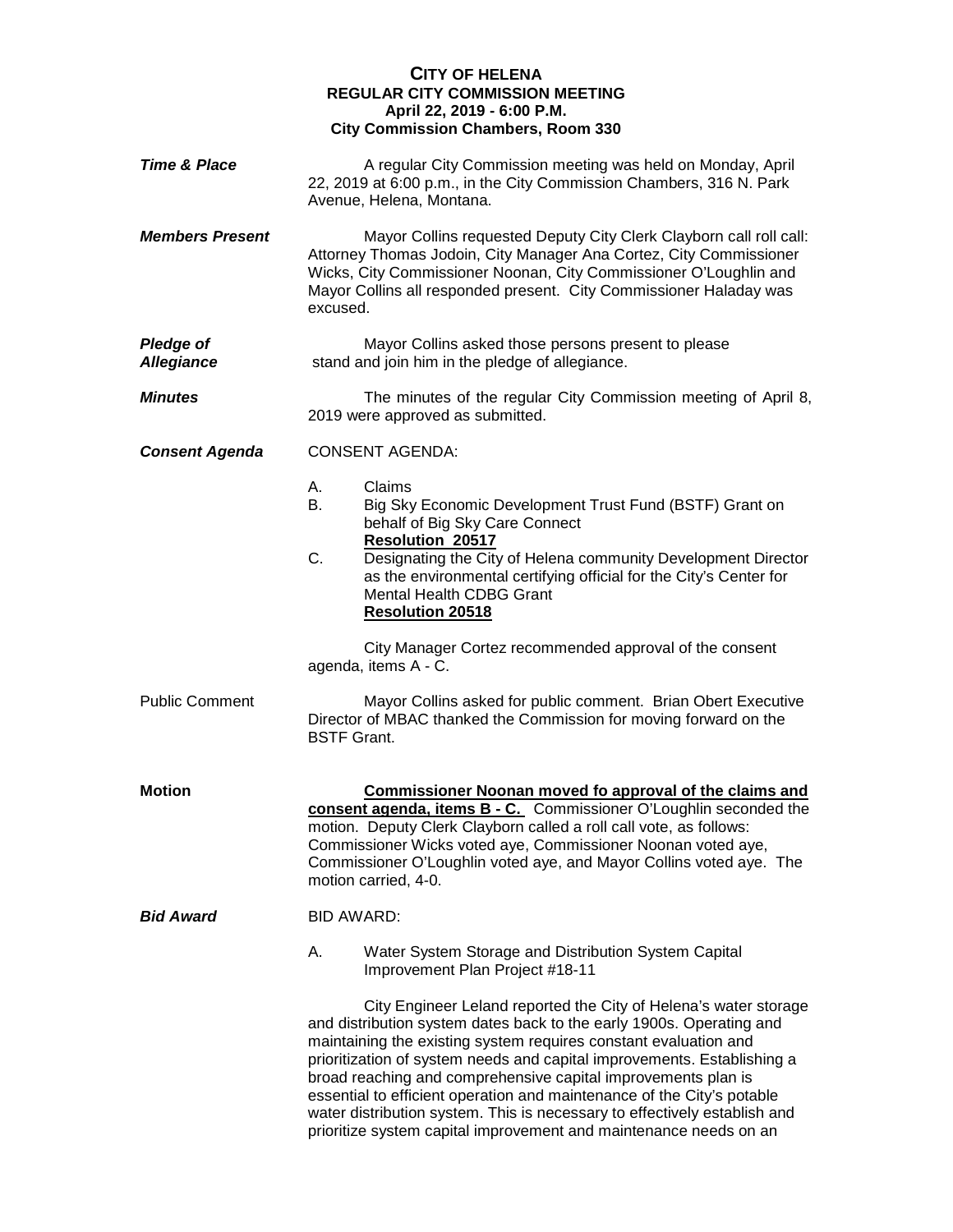ongoing basis.

|                                                         | The last water system facilities master plan was completed in<br>2006. At the present time, the water distribution and storage system is in<br>need of a comprehensive planning document to help guide capital<br>improvement and operation and maintenance activities.<br>The City requested proposals in March 2019 and received four<br>(4) qualified proposals from consultants for the work. Proposals were<br>scored based on established criteria and the highest ranking proposing<br>firms were interviewed by public works staff. The highest ranking<br>proposal and interview scores were combined to select the winning<br>consultant. AE2S was selected through a comprehensive request for<br>proposals (RFP) and interview process. Funding for this contract comes<br>from utility revenues.<br>The cost for this project is planned to be paid for by the City of<br>Helena out of the Water Utility and Water Treatment funds and is a<br>planned update to the City's water planning documents to increase the<br>planning efficiency of the Water Treatment and Utility Maintenance<br>Divisions.<br>An essential piece of City utility planning documentation will be<br>updated and rewritten. This will allow for more efficient capital<br>improvement planning. This will also allow optimization of operation and<br>maintenance activities for the Utility Maintenance and Water Treatment<br>Divisions.<br>City Engineer Leland recommended awarding the City of Helena<br>Water System Storage and Distribution System Capital Improvement<br>Plan Project #18-11, to Advanced Engineering and Environmental |
|---------------------------------------------------------|--------------------------------------------------------------------------------------------------------------------------------------------------------------------------------------------------------------------------------------------------------------------------------------------------------------------------------------------------------------------------------------------------------------------------------------------------------------------------------------------------------------------------------------------------------------------------------------------------------------------------------------------------------------------------------------------------------------------------------------------------------------------------------------------------------------------------------------------------------------------------------------------------------------------------------------------------------------------------------------------------------------------------------------------------------------------------------------------------------------------------------------------------------------------------------------------------------------------------------------------------------------------------------------------------------------------------------------------------------------------------------------------------------------------------------------------------------------------------------------------------------------------------------------------------------------------------------------------------------------------------------------------|
|                                                         | Services Inc. (AE2S) in the amount of \$265,183.00                                                                                                                                                                                                                                                                                                                                                                                                                                                                                                                                                                                                                                                                                                                                                                                                                                                                                                                                                                                                                                                                                                                                                                                                                                                                                                                                                                                                                                                                                                                                                                                         |
| <b>Public Comment</b>                                   | Mayor Collins asked for public comment. None was received.                                                                                                                                                                                                                                                                                                                                                                                                                                                                                                                                                                                                                                                                                                                                                                                                                                                                                                                                                                                                                                                                                                                                                                                                                                                                                                                                                                                                                                                                                                                                                                                 |
| Discussion                                              | Commissioner O'Loughlin asked for the timeline for the<br>completion of the project. City Engineer Leland stated the average of<br>this type of project is 12-18 months, but it may be a bit faster in this<br>instance, due to the efficiency of the City Staff's work on the project.                                                                                                                                                                                                                                                                                                                                                                                                                                                                                                                                                                                                                                                                                                                                                                                                                                                                                                                                                                                                                                                                                                                                                                                                                                                                                                                                                    |
| Motion                                                  | <b>Commissioner O'Loughlin moved to the City of Helena</b><br><b>Water System Storage and Distribution System Capital</b><br>Improvement Plan Project #18-11, to Advanced Engineering and<br>Environmental Services Inc. (AE2S) in the amount of \$265,183.00.<br>Commissioner Wicks seconded the motion. Deputy Clerk Clayborn<br>called a roll call vote, as follows: Commissioner Wicks voted aye,<br>Commissioner Noonan voted aye, Commissioner O'Loughlin voted aye,<br>Mayor Collins voted aye. Motion carried, 4-0.                                                                                                                                                                                                                                                                                                                                                                                                                                                                                                                                                                                                                                                                                                                                                                                                                                                                                                                                                                                                                                                                                                                |
| <b>Communications</b><br><b>From City Commissioners</b> | COMMUNICATIONS/PROPOSALS FROM CITY<br><b>COMMISSIONER</b>                                                                                                                                                                                                                                                                                                                                                                                                                                                                                                                                                                                                                                                                                                                                                                                                                                                                                                                                                                                                                                                                                                                                                                                                                                                                                                                                                                                                                                                                                                                                                                                  |
|                                                         | Commissioner Noonan commented on the success of the Civic<br>Center in the last fiscal year, noting the improvement of ticket sales, and<br>the overall success of the events in the previous year. The<br>Commissioner thanked and offered congratulations to Civic Center<br>Manager Byron Dike and the Civic Center staff.                                                                                                                                                                                                                                                                                                                                                                                                                                                                                                                                                                                                                                                                                                                                                                                                                                                                                                                                                                                                                                                                                                                                                                                                                                                                                                              |
| <b>Report of the City</b><br><b>Attorney</b>            | REPORT OF THE CITY ATTORNEY<br>No report given                                                                                                                                                                                                                                                                                                                                                                                                                                                                                                                                                                                                                                                                                                                                                                                                                                                                                                                                                                                                                                                                                                                                                                                                                                                                                                                                                                                                                                                                                                                                                                                             |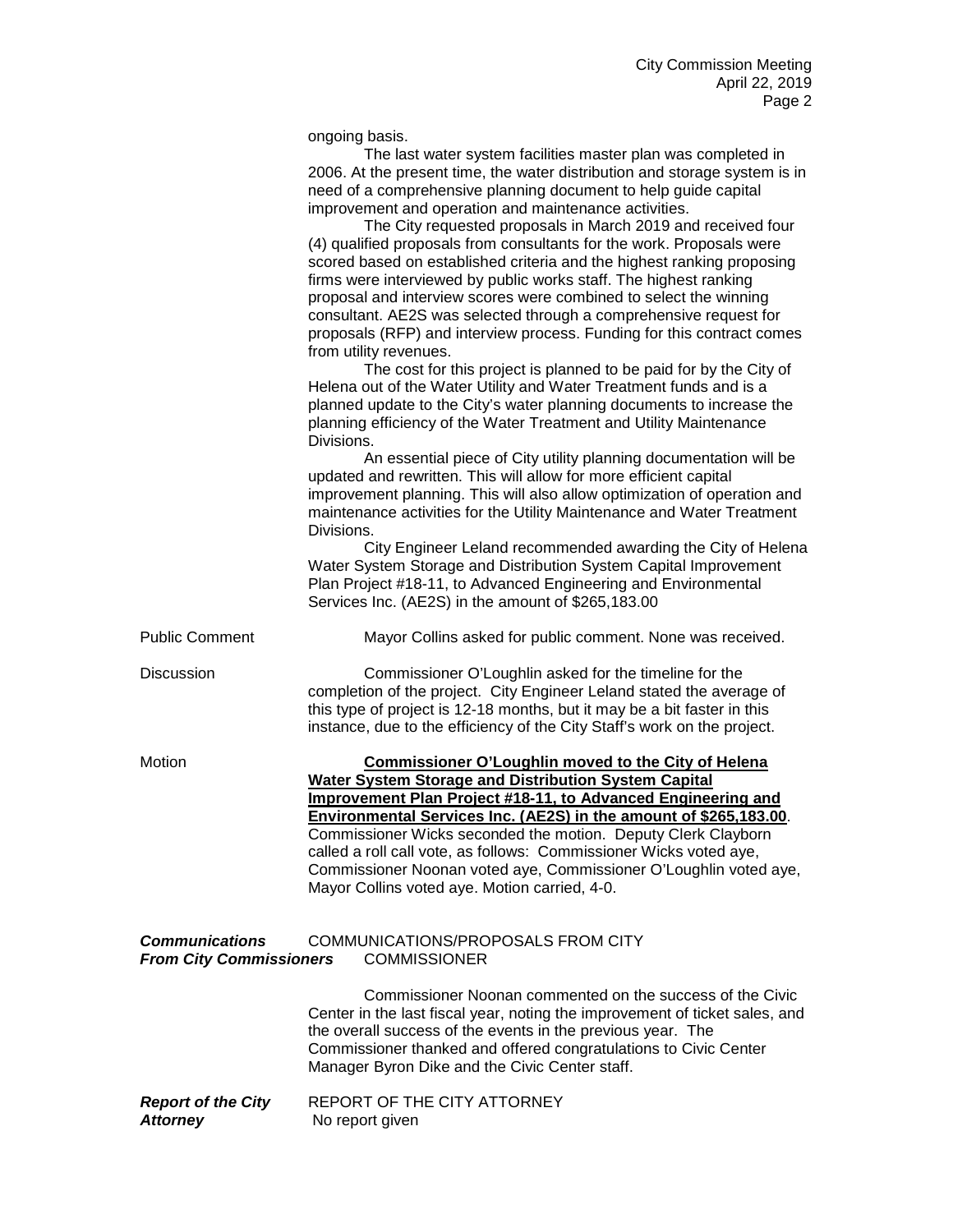| <b>Report of the City</b><br><b>Manager</b>      | <b>REPORT OF THE CITY MANAGER</b><br>Manager Cortez reported on two letters prepared by the<br>Conservation Board, regarding the Sustainability Coordinator position.<br>The Conservation Board recommended the Sustainability Coordinator be<br>a joint effort between the City and County, and requested their letters<br>and recommendations be presented at a formal meeting to the<br>Commission. The Manager presented the letters to the Commission for<br>their review.                                                                                                                                                                                                                                                                                                                                                                                                                                                                                                                                                                                                                                                                                                                                                                                                                                                                                                                                                                                                                                                                                                                                                                                                                                                                                                                                                                                                                                                                                                                                                                                                                        |
|--------------------------------------------------|--------------------------------------------------------------------------------------------------------------------------------------------------------------------------------------------------------------------------------------------------------------------------------------------------------------------------------------------------------------------------------------------------------------------------------------------------------------------------------------------------------------------------------------------------------------------------------------------------------------------------------------------------------------------------------------------------------------------------------------------------------------------------------------------------------------------------------------------------------------------------------------------------------------------------------------------------------------------------------------------------------------------------------------------------------------------------------------------------------------------------------------------------------------------------------------------------------------------------------------------------------------------------------------------------------------------------------------------------------------------------------------------------------------------------------------------------------------------------------------------------------------------------------------------------------------------------------------------------------------------------------------------------------------------------------------------------------------------------------------------------------------------------------------------------------------------------------------------------------------------------------------------------------------------------------------------------------------------------------------------------------------------------------------------------------------------------------------------------------|
| <b>Report from the</b><br><b>Helena Citizens</b> | REPORT FROM THE HELENA CITIZENS COUNCIL<br>No report given.                                                                                                                                                                                                                                                                                                                                                                                                                                                                                                                                                                                                                                                                                                                                                                                                                                                                                                                                                                                                                                                                                                                                                                                                                                                                                                                                                                                                                                                                                                                                                                                                                                                                                                                                                                                                                                                                                                                                                                                                                                            |
| <b>Regular Items</b>                             | CONSIDER A RESOLUTION REPEALING RESOLUTION NO.<br>А.<br>10285, ESTABLISHING A SEPARATE PARKING COMMISSION                                                                                                                                                                                                                                                                                                                                                                                                                                                                                                                                                                                                                                                                                                                                                                                                                                                                                                                                                                                                                                                                                                                                                                                                                                                                                                                                                                                                                                                                                                                                                                                                                                                                                                                                                                                                                                                                                                                                                                                              |
| <b>Staff Report</b>                              | City Attorney Thomas Jodoin reported The Helena Parking<br>Commission ("HPC") was created on July 15, 1991 via Resolution No.<br>10285. Prior to that the Helena City Commission functioned as the<br>appointed parking commission under the terms of Resolution No. 7195<br>passed on October 5, 1970.<br>In 2003, and redrafted in 2008, the city and the HPC had an<br>agreement that defined respective responsibilities and to clarify revenue<br>authority for the 15th Street Parking Ramp bond repayment. That<br>agreement modified many of the HPC's statutory powers and subjected<br>most of the HPC's decisions to city commission approval. The agreement<br>also called for HPC employees to become employees of the city to which<br>the city would contract to the HPC to perform maintenance and<br>enforcement obligations.<br>On February 25, 2019, the Helena City Commission passed<br>Resolution No. 20510 so that the Business Improvement District Board<br>of Trustees would no longer be the appointed Helena Parking<br>Commission. The City of Helena Commission will continue to receive<br>community input and perspective from other business, merchant and<br>community organizations such as the BID and the HCC. At this meeting<br>staff explained that current duties of Parking staff do not necessitate the<br>level of oversight that was initially envisioned for the Parking<br>Commission. Furthermore, the City Manager explained that daily<br>maintenance issues are discussed directly with the City Manager and<br>resolved. City Attorney Jodoin stated while the City Commission would<br>take on the bulk of the work developing a yearly work plan and<br>developing rates and budgets; dissolving the Helena Parking<br>Commission would eliminate redundant governance body and avoid<br>confusion of duties and authorities between the Parking Commission and<br>the City of Helena Commission.<br>City Attorney Jodoin recommended approval of a Resolution<br>Repealing Resolution No. 10285, establishing a separate Parking<br>Commission. |
| Discussion                                       | Commissioner O'Loughlin addressed Helena Parking<br>Commission Director Dave Hewitt. The Commissioner stated the BID<br>has offered assistance to the Parking Commission in an advisory<br>capacity, and asked if the intent is to continue this relationship, by having<br>Parking as a recurring agenda item for the BID. Director Hewitt stated<br>yes, the BID would continue to offer assistance to the Parking<br>Commission, and he would be attending the Downtown Helena Inc.<br>meetings, as well.                                                                                                                                                                                                                                                                                                                                                                                                                                                                                                                                                                                                                                                                                                                                                                                                                                                                                                                                                                                                                                                                                                                                                                                                                                                                                                                                                                                                                                                                                                                                                                                           |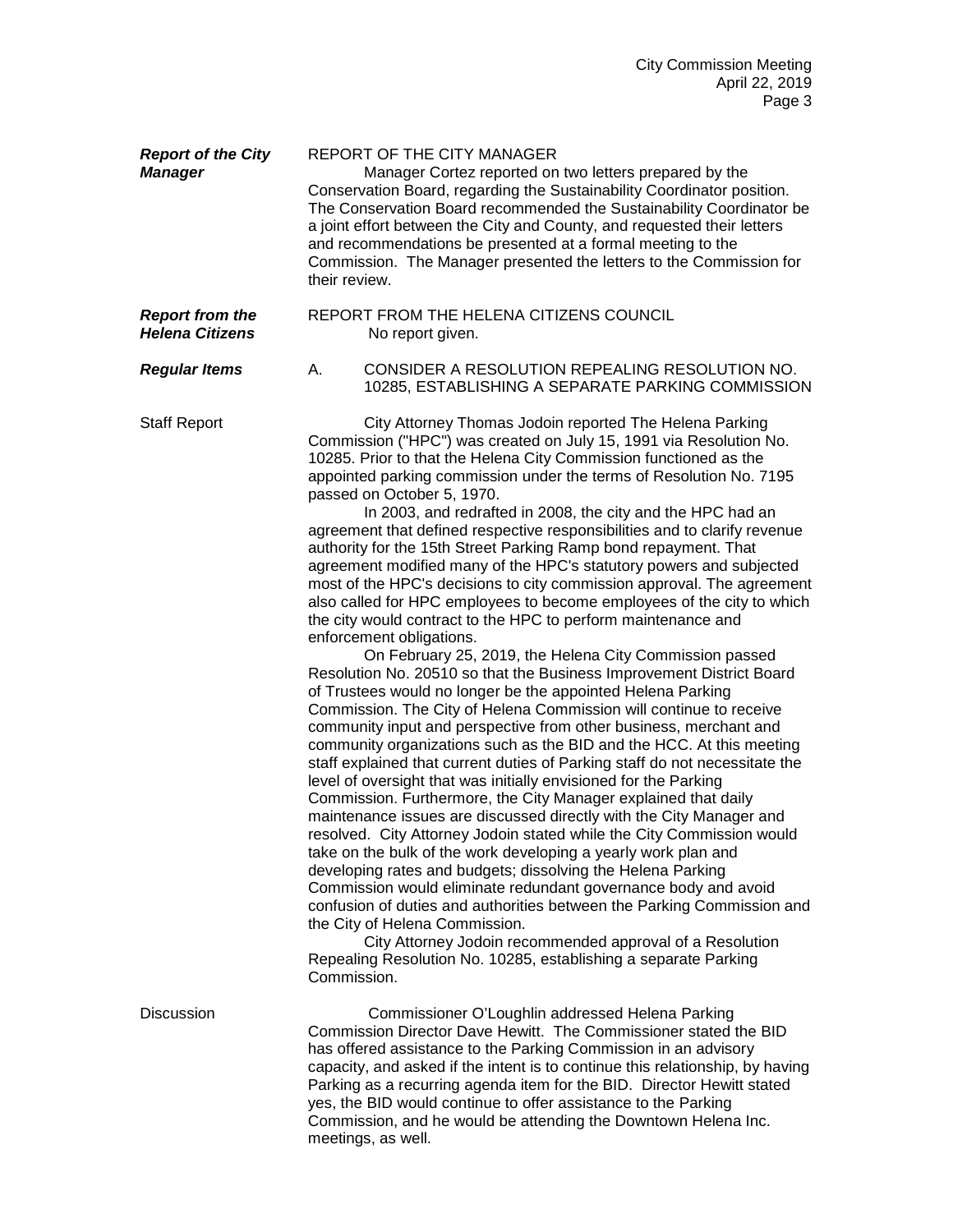Commissioner Wicks asked for clarification, if the members of the Parking Commission were also members of the BID. Director Hewitt confirmed this.

| <b>Motion</b>         |         | <b>Commissioner Wicks moved to approve the Resolution</b><br>Repealing Resolution No. 10285 Establishing a separate Parking<br><b>Commission.</b> Commissioner Noonan seconded the motion.                                                                                                                                                                                                                                                                                                                                                                                                                                                                                                                                 |
|-----------------------|---------|----------------------------------------------------------------------------------------------------------------------------------------------------------------------------------------------------------------------------------------------------------------------------------------------------------------------------------------------------------------------------------------------------------------------------------------------------------------------------------------------------------------------------------------------------------------------------------------------------------------------------------------------------------------------------------------------------------------------------|
|                       | months. | Commissioner O'Loughlin stated the Commission had extensive<br>discussion regarding the role of the BID and the Parking Commission;<br>and should it prove in further discussion a more formal advisory body is<br>needed, this would be something the Commission would be open to.<br>However, given the two entities were duplicative, it seemed necessary to<br>clarify the BID as an advisory body, and leave the governing to the City<br>Commission. Commissioner O'Loughlin acknowledged the BID would be<br>in important advisory body, especially given all the previous work the BID<br>has done with the upcoming changes to the Parking district in the coming                                                 |
|                       |         | Commissioner Noonan stated his support for the dissolution of<br>the Parking Commission, as the liaison between the City Commission<br>and the BID and Parking Commission. The Commissioner emphasized<br>this was not a negative commentary on either of the relevant bodies, and<br>the relationship between the two bodies has been a productive and<br>positive one. Commissioner Noonan stated he is certain this cooperative<br>relationship will continue moving forward. The Commissioner asked if<br>Director Hewitt could update the Commission on the upcoming public<br>events for the Parking Commission. Director Hewitt stated the public<br>meeting is Wednesday at the Civic Center from 6:30 to 8:30 PM. |
| <b>Public Comment</b> |         | Mayor Collins called for public comment. None was received.                                                                                                                                                                                                                                                                                                                                                                                                                                                                                                                                                                                                                                                                |
| <b>Vote</b>           |         | Deputy Clerk Clayborn called a roll call vote, as follows:<br>Commissioner Wicks voted aye, Commissioner Noonan voted aye,<br>Commissioner O'Loughlin voted aye, and Mayor Collins voted aye.<br>The motion carried, 4-0. Resolution 20519                                                                                                                                                                                                                                                                                                                                                                                                                                                                                 |
|                       | В.      | CONSIDER FIRST PASSAGE OF ORDINANCES AMENDING<br>AND REPEALING SECTIONS OF TITLE 4, BUSINESS<br>REGULATIONS, TITLE 5 POLICE REGULATIONS, AND TITLE<br>7, PUBLIC WAYS AND PROPERTY, OF THE HELENA CITY<br>CODE TO ELIMINATE OUTDATED AND DUPLICATIVE CITY<br><b>BUSINESS REGULATIONS.</b>                                                                                                                                                                                                                                                                                                                                                                                                                                   |
|                       |         | City Attorney asked the Commissions permission to introduce<br>Deputy City Attorney Iryna O'Connor for a comprehensive presentation.<br>Deputy City Attorney O'Connor reported the City's business regulations<br>are contained in Title 4 of the City Code. However, over the years many<br>of the regulations contained in Title 4 have become conflicting,                                                                                                                                                                                                                                                                                                                                                              |

duplicative, or unnecessary, or do not fit with the current operations of the city.

Repeal Title 4 of the Helena City Code in its entirety and readopt parts of the title with a new organizational structure. The changes to the code will be as follows: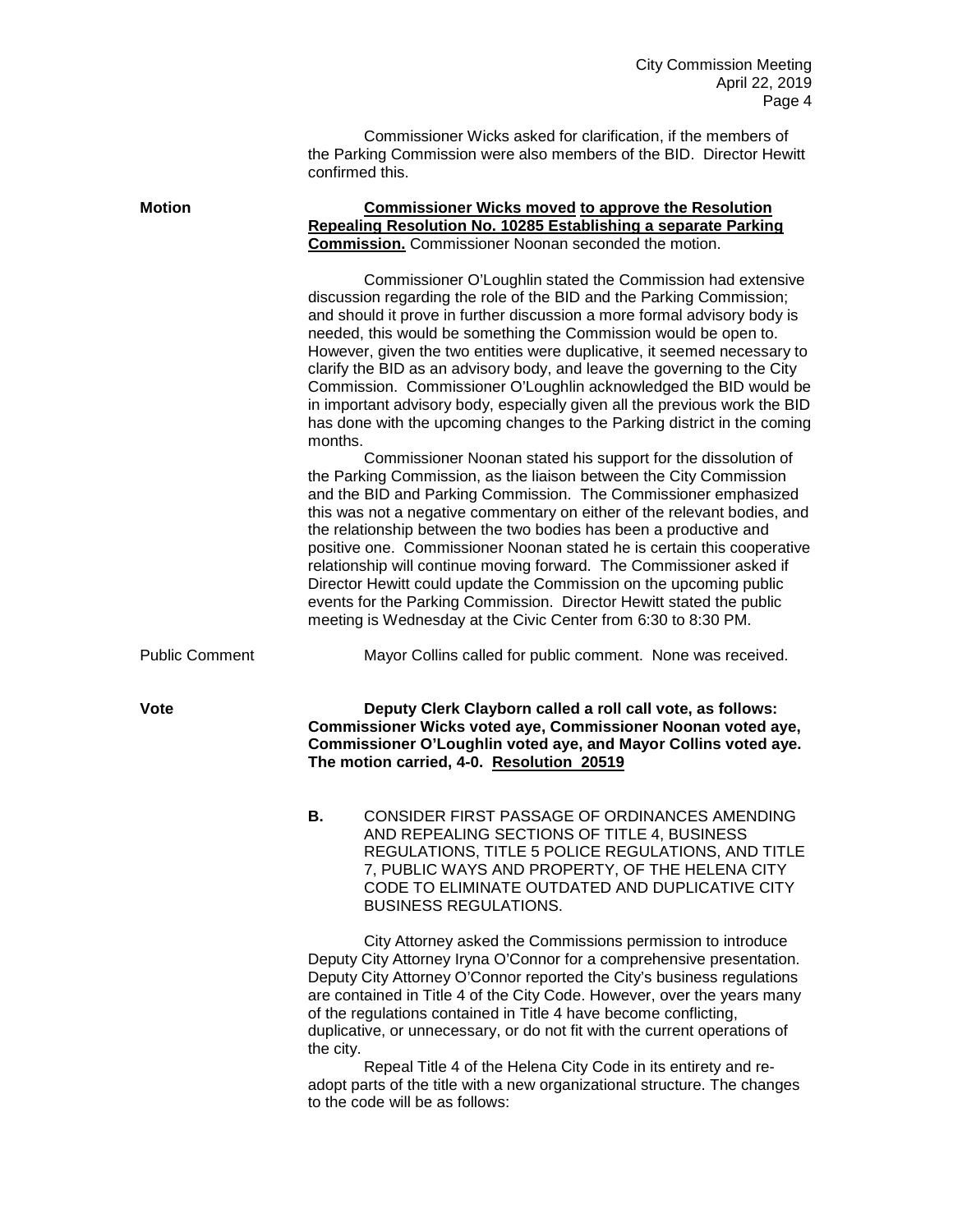# **Title 4 Business Regulations:**

- Adopt new Chapter 1: Business Licenses this chapter outlines the regulations with respect to business licensing requirements, endorsements for particular types of business, application requirements, fees, and revocation and suspension process.
- Adopt new Chapter 2: Business Regulations this chapter consolidates non-duplicative and non-superseded regulations specific to particular types of businesses such as pawnbrokers and tobacco retailers which are currently contained in separate chapters.
- Current Chapters 2 through 14 are repealed with numbering reserved for future use.

# **Title 5 Police Regulations:**

• Amend Section 5-1-4: Smoking Prohibited in Certain Areas to incorporate the prohibition on smoking with a reasonable distance of an indoor public place such that tobacco smoke may enter nonsmoking areas. Currently this regulation is contained in Title 4 Chapter 13.

### **Title 7 Public Ways and Property:**

• Adopt new Chapter 14 that outlines permitting requirements for consumption of alcoholic beverages on city property such as streets or city parks. Currently these regulations are contained in Title 4 of the Helena City Code.

Deputy City Attorney O'Connor stated the proposed re-adoption of Title 4 will eliminate conflicting, duplicative, or unnecessary provisions, move certain sections to other titles of city code for easier referencing, and clarify the regulations, process, and administration of business licenses within the city.

Deputy City Attorney O'Connor recommended the approval of first passage for the following ordinances:

An Ordinance establishing Business License Regulations by adopting Chapter 1, Business Licenses, of Title 4, Business Regulations, of the Helena City Code, and set a public hearing date of May 20, 2019.

An Ordinance recodifying reasonable distance smoking regulations from Title 4 Business Regulations into Title 5 Police Regulations of the Helena City Code, and set a public hearing date of May 20, 2019.

An Ordinance recodifying regulations addressing consumption of alcoholic beverages on city property from Title 4, Business Licenses, by adopting a new Chapter 14, Consumption of Alcoholic Beverages on City Property, of Title 7, Public Ways and Property, of the Helena City Code, and set a public hearing date of May 20, 2019.

An Ordinance eliminating outdated and duplicative business regulations by repealing Chapters 2 through 14 of Title 4, and adopting a new Chapter 2, Business Regulations, of Title 4 of the Helena City Code, and set a public hearing date of May 20, 2019.

Discussion Commissioner Wicks asked Deputy City Attorney O'Connor to clarify part of the presentation slides that were displayed, asking if the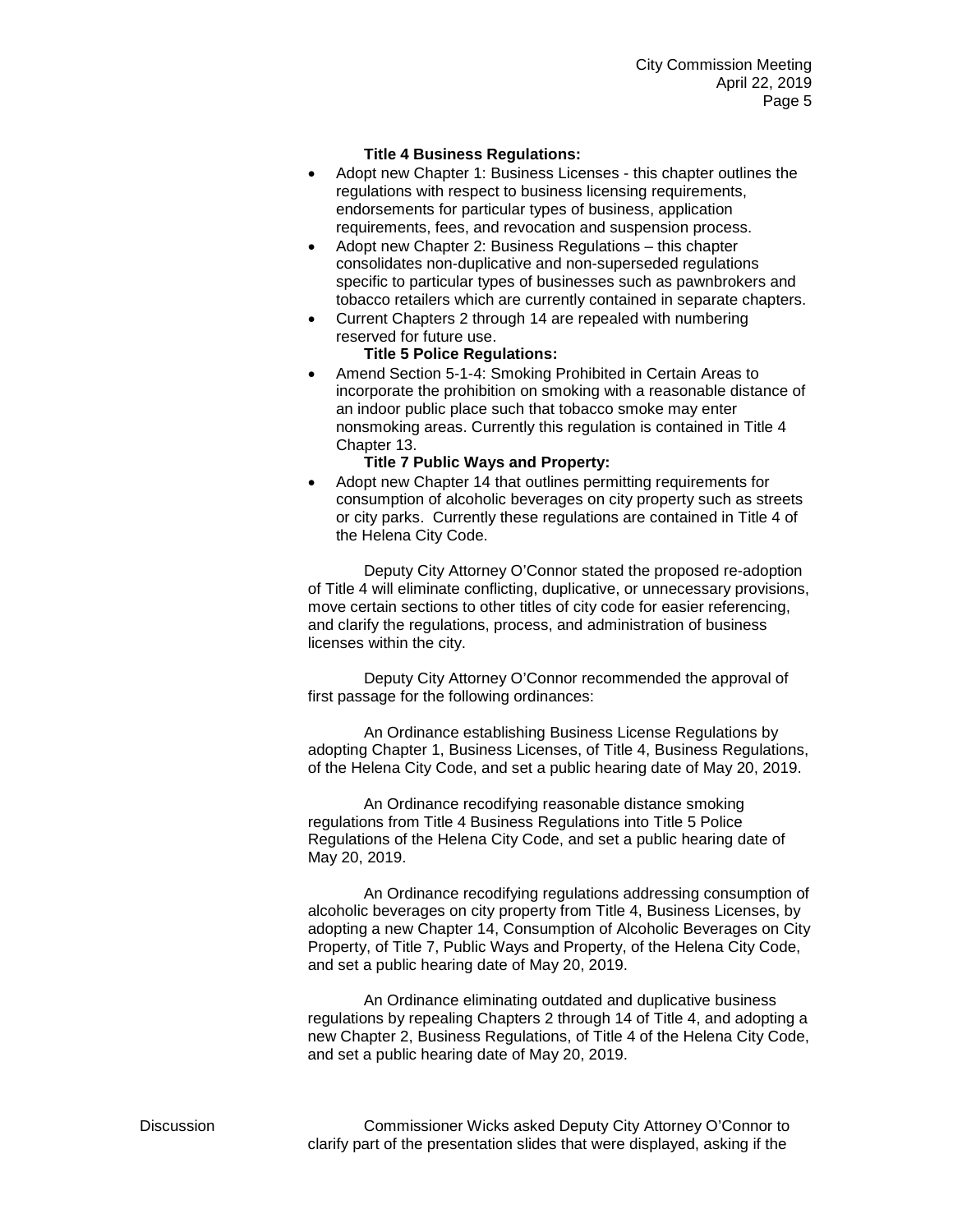|                       | displayed slide was a direct representation of the impacted businesses.<br>Deputy Attorney O'Connor stated the slide was simply a mock-up of a<br>business license and for illustrative purposes only.<br>Commissioner O'Loughlin asked if the motions needed to be<br>modified or at this time, or if they can be as written, given there may be<br>minor changes to the language at second passage. Deputy Attorney<br>O'Connor stated the motions could be passed as they stand now, and at<br>second passage any necessary amendments can be included.                                                                                                                                            |
|-----------------------|-------------------------------------------------------------------------------------------------------------------------------------------------------------------------------------------------------------------------------------------------------------------------------------------------------------------------------------------------------------------------------------------------------------------------------------------------------------------------------------------------------------------------------------------------------------------------------------------------------------------------------------------------------------------------------------------------------|
| <b>Public Comment</b> | Mayor Collins asked for public comment, none was received.                                                                                                                                                                                                                                                                                                                                                                                                                                                                                                                                                                                                                                            |
| <b>Motion</b>         | Commissioner O'Loughlin moved to approve first passage<br>of an ordinance establishing Business License Regulations by<br>adopting Chapter 1, Business Licenses, of Title 4, Business<br>Regulations, of the Helena City Code, and set a public hearing date<br>of May 20, 2019. Commissioner Noonan seconded the motion. Deputy<br>Clerk Clayborn called a roll call vote, as follows: Commissioner Wicks<br>voted aye, Commissioner Noonan voted aye, Commissioner O'Loughlin<br>voted aye, and Mayor Collins voted aye. The motion carried, 4-0.<br>Ordinance 3250                                                                                                                                 |
| <b>Motion</b>         | Commissioner Noonan moved to approve first passage of<br>an ordinance recodifying reasonable distance smoking regulations<br>from Title 4 Business Regulations into Title 5 Police Regulations of<br>the Helena City Code, and set a public hearing date of May 20, 2019.<br>Commissioner O'Loughlin seconded the motion. Deputy Clerk Clayborn<br>called a roll call vote, as follows: Commissioner Wicks voted aye,<br>Commissioner Noonan voted aye, Commissioner O'Loughlin voted aye,<br>and Mayor Collins voted aye. The motion carried, 4-0. Ordinance 3251                                                                                                                                    |
| <b>Motion</b>         | <b>Commissioner Wicks moved to approve first passage of an</b><br>ordinance recodifying regulations addressing consumption of<br>alcoholic beverages on city property from Title 4, Business<br>Licenses, by adopting a new Chapter 14, Consumption of Alcoholic<br>Beverages on City Property, of Title 7, Public Ways and Property, of<br>the Helena City Code, and set a public hearing date of May 20, 2019.<br>Commissioner Noonan seconded the motion. Deputy Clerk Clayborn<br>called a roll call vote, as follows: Commissioner Wicks voted aye,<br>Commissioner Noonan voted aye, Commissioner O'Loughlin voted aye,<br>and Mayor Collins voted aye. The motion carried, 4-0. Ordinance 3252 |
| <b>Motion</b>         | <b>Commissioner O'Loughlin moved to approve the first</b><br>passage of an ordinance eliminating outdated and duplicative<br>business regulations by repealing Chapters 2 through 14 of Title 4.<br>and adopting a new Chapter 2, Business Regulations, of Title 4 of<br>the Helena City Code, and set a public hearing date of May 20, 2019.<br>Commissioner Wicks seconded the motion. Deputy Clerk Clayborn<br>called a roll call vote, as follows: Commissioner Wicks voted aye,<br>Commissioner Noonan voted aye, Commissioner O'Loughlin voted aye,<br>and Mayor Collins voted aye. The motion carried, 4-0. Ordinance 3253                                                                     |
| <b>Discussion</b>     | Commissioner Noonan thanked the City Attorney's office for their<br>efforts of the restructuring of this Title in the City Code. Mayor Collins<br>echoed this comment by Commissioner Noonan.                                                                                                                                                                                                                                                                                                                                                                                                                                                                                                         |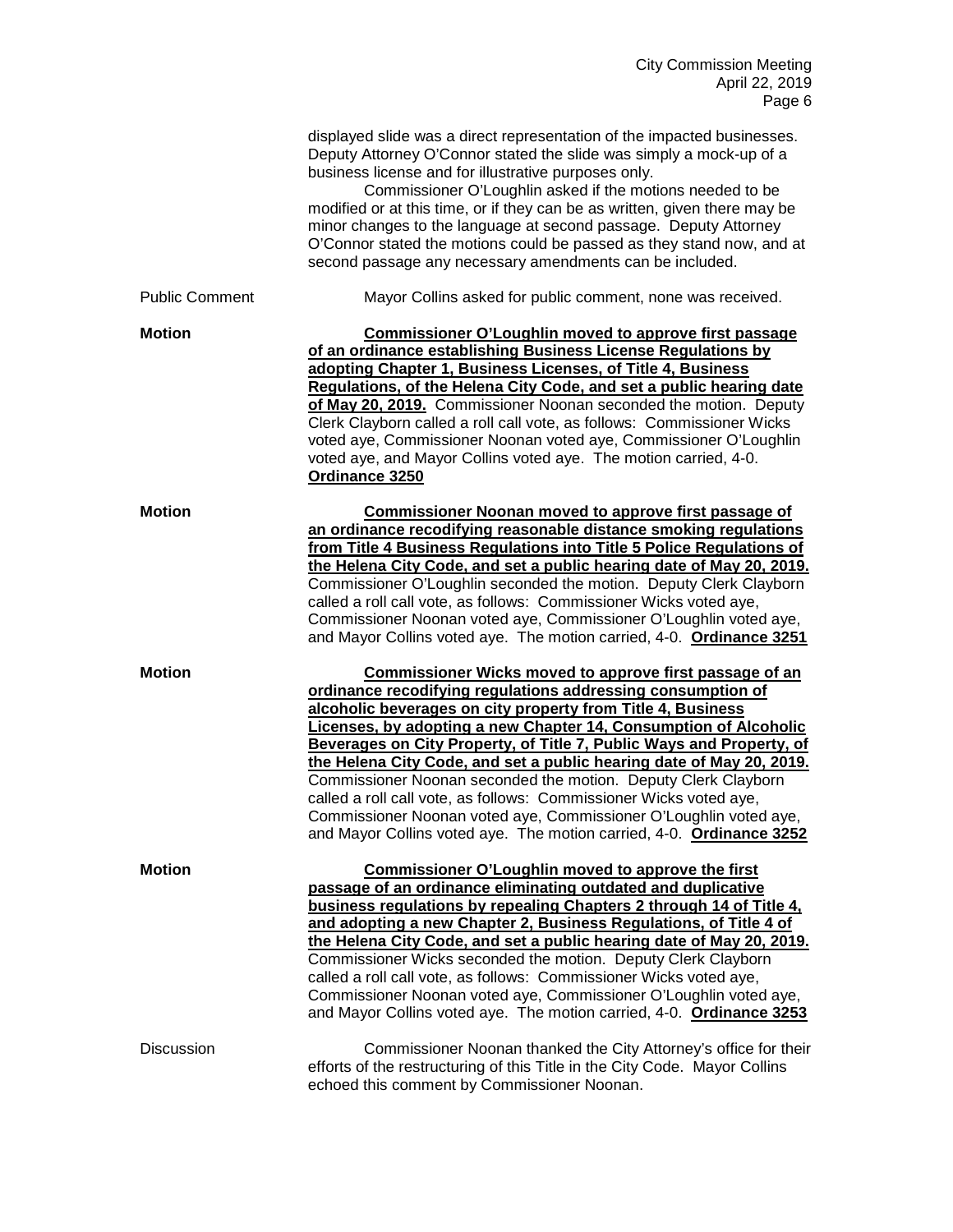#### *Public Hearings* PUBLIC HEARINGS

A. CONSIDER FIRST PASSAGE OF AN ORDINANCE AMENDING SECTION CHAPTER 2 OF TITLE 11 OF THE HELENA CITY CODE ESTABLISHING THE PERMITTED LOCATIONS FOR MEDICAL MARIJUANA DISPENSARIES AND GROW OPERATIONS.

Staff Report Community Development Director Sharon Haugen reported The State of Montana legalized medical marijuana with the Medical Marijuana Act of 2017. State law, under the Medical Marijuana Act of 2017, gives the State the ability to deny a license or endorsement if the applicant's proposed registered premise is within five hundred (500') feet of and on the same street as a building used as a school. State law allows the community to consider restrictions.

Although the State legalized the use of medical marijuana, Federal law does not recognize that as a legal use. The City of Helena has disallowed any business that is prohibited under any law of the United States.

On December 17, 2018, the City Commission passed Ordinance No. 3248, suspending the enforcement of Section 4-1-11 of the Helena City Code. This section of City Code prohibits the issuing of a city business license to a business, occupation, vocation, profession or entertainment that is permitted by the state law but is prohibited under any law of the United States. The moratorium will remain in effect until June 30, 2019.

On January 16, 2019, the Zoning Commission held a public meeting at the Civic Center to ask the general public questions about permitting medical marijuana land uses in the city. The Zoning Commission took general comments regarding the operation of medical marijuana business in the city limits.

The information from the January 16, 2019 public meeting was summarized and presented in a work session before the Zoning Commission on February 12, 2019. At that work session, the Zoning Commission recommended that staff prepare an amendment to the City of Helena City Code to clarify where businesses would be allowed related to the sale and production of medical marijuana. The following decisions were made at the work session: medical marijuana dispensaries should be defined and allowed within the city limits in commercially zoned districts (B1, B2, B3, CLM, and MI) with a restriction to not be within five hundred (500') feet of a school; and grow operation should be defined and allowed as a conditional use permit (CUP) in the Commercial Light manufacturing (CLM) district and in the Manufacturing and Industrial (MI) district with a restriction to not be within one thousand (1,000') from a school or a residential zone. The Zoning Commission recommended against allowing either use as a home occupation. The Zoning Commission based some of their restrictions for the locations of medical marijuana dispensaries and grow operations on the State law restrictions, the Commissioners also considered the impacts on surrounding neighborhoods and uses. Director Haugen proposed to change the zoning ordinance to allow Medical Marijuana Dispensaries and Grow Operations in certain zoning districts within the City of Helena. If approved, this ordinance would allow Medical Marijuana Dispensaries to be located in the commercially zoned districts (B1, B2, B3, CLM, and MI) zoning districts. If approved, this ordinance would allow Grow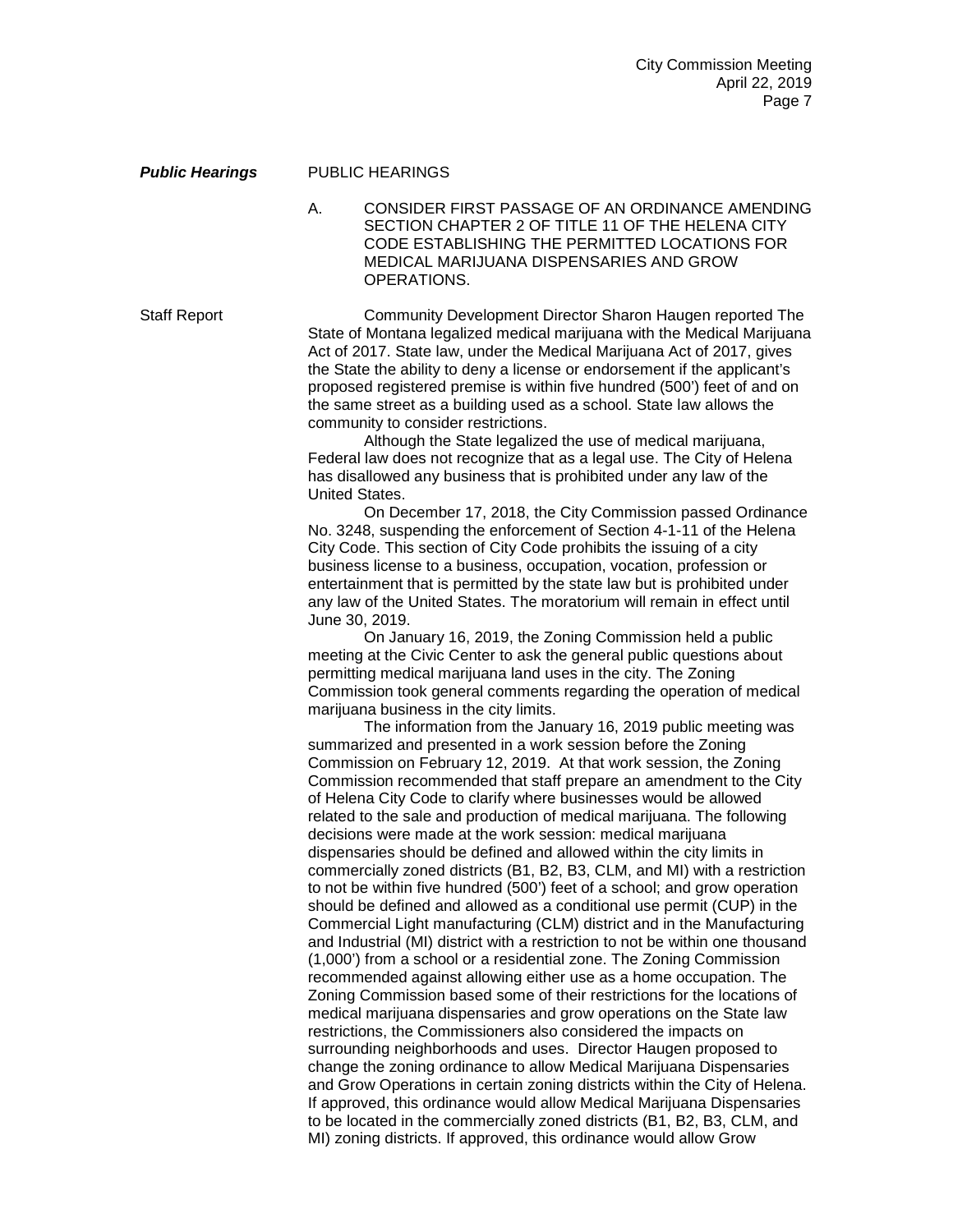|                         | Operations to be permitted by a Conditional Use Permit (CUP) in the<br>Commercial Light manufacturing (CLM) and Manufacturing and Industrial<br>(MI) zoning districts. This would be consistent with the 2011 Helena<br>Growth Policy. The proposed text amendments will allow a functioning<br>business model to operate in the City of Helena contributing to the<br>economic vitality of the City. Additionally, the proposed text amendment<br>will allow businesses to establish in the City that will contribute to the<br>diversification of the economic base of the City. One of the objectives of<br>the economic conditions chapter of the Growth Policy is to support efforts<br>to encourage the creation and expansion of small business and help<br>reduce the rate of failure. The proposed text amendment supports small<br>businesses. After hearing from the public at the public meeting held on<br>January 16, 2019 the Zoning Commission drafted the proposed<br>language in accordance with the growth policy to facilitate the permitting<br>process while maintaining the public interest. The Zoning Commission as<br>reviewed City zoning requirements to identify and remove unnecessary<br>impediments to commercial and industrial developments, while<br>protecting established areas with the appropriate standards and<br>promoting the interests of the greater community.<br>Director Haugen stated a separate definitions section needed to<br>be established specifically for the medical marijuana section, and to<br>better define "horticulture" within the ordinance.<br>Director Haugen recommended approval first passage of an<br>ordinance amending Chapter 2 of Title 11 of the Helena City Code<br>establishing the permitted locations for Medical Marijuana dispensaries<br>and grow operations. |
|-------------------------|---------------------------------------------------------------------------------------------------------------------------------------------------------------------------------------------------------------------------------------------------------------------------------------------------------------------------------------------------------------------------------------------------------------------------------------------------------------------------------------------------------------------------------------------------------------------------------------------------------------------------------------------------------------------------------------------------------------------------------------------------------------------------------------------------------------------------------------------------------------------------------------------------------------------------------------------------------------------------------------------------------------------------------------------------------------------------------------------------------------------------------------------------------------------------------------------------------------------------------------------------------------------------------------------------------------------------------------------------------------------------------------------------------------------------------------------------------------------------------------------------------------------------------------------------------------------------------------------------------------------------------------------------------------------------------------------------------------------------------------------------------------------------------------------------------------------------------------------------|
| <b>Discussion</b>       | Commissioner O'Loughlin asked when the business license fee<br>will be addressed as it pertains to this ordinance. Director Haugen rates<br>will be discussed separately.                                                                                                                                                                                                                                                                                                                                                                                                                                                                                                                                                                                                                                                                                                                                                                                                                                                                                                                                                                                                                                                                                                                                                                                                                                                                                                                                                                                                                                                                                                                                                                                                                                                                         |
| <b>Public Testimony</b> | Mayor Collins declared the public portion of the hearing open<br>and called for any public testimony.<br>There being no public testimony, Mayor Collins closed the public<br>portion of the hearing.                                                                                                                                                                                                                                                                                                                                                                                                                                                                                                                                                                                                                                                                                                                                                                                                                                                                                                                                                                                                                                                                                                                                                                                                                                                                                                                                                                                                                                                                                                                                                                                                                                              |
| <b>Motion</b>           | <b>Commissioner Noonan moved to approve first passage of</b><br>an ordinance amending Chapter 2 of Title 11 of the Helena City<br>Code establishing the permitted locations for Medical Marijuana<br>dispensaries and grow operations. Commissioner O'Loughlin<br>seconded the motion.                                                                                                                                                                                                                                                                                                                                                                                                                                                                                                                                                                                                                                                                                                                                                                                                                                                                                                                                                                                                                                                                                                                                                                                                                                                                                                                                                                                                                                                                                                                                                            |
| <b>Discussion</b>       | Commissioner O'Loughlin thanked the City staff and the Zoning<br>Commission for their work on this ordinance; and the public inclusion of<br>the process as a whole. Commissioner O'Loughlin stated due to the<br>work of the two entities, she felt confident in her decision regarding this<br>motion.<br>Commissioner Noonan stated he was grateful this motion was<br>being considered; and he was in support of the ordinance due to the<br>diligence of the entities in garnering public opinion in this matter.                                                                                                                                                                                                                                                                                                                                                                                                                                                                                                                                                                                                                                                                                                                                                                                                                                                                                                                                                                                                                                                                                                                                                                                                                                                                                                                            |
| Vote                    | Deputy Clerk Clayborn called a roll call vote, as follows:<br>Commissioner Wicks voted aye, Commissioner Noonan voted aye,<br>Commissioner O'Loughlin voted aye, and Mayor Collins voted aye.<br>The motion carried, 4-0. Ordinance 3254                                                                                                                                                                                                                                                                                                                                                                                                                                                                                                                                                                                                                                                                                                                                                                                                                                                                                                                                                                                                                                                                                                                                                                                                                                                                                                                                                                                                                                                                                                                                                                                                          |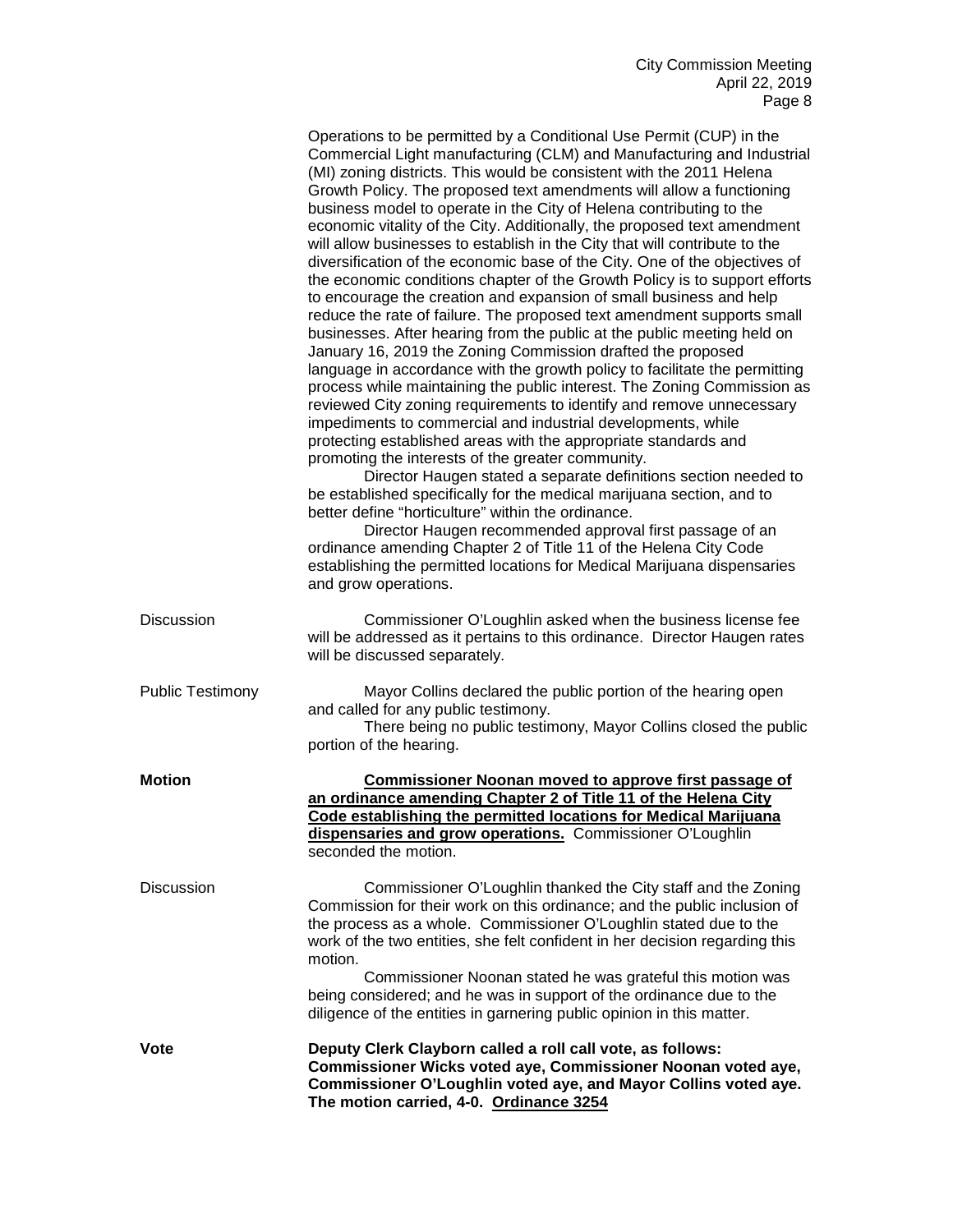B. CONSIDER FIRST PASSAGE OF AN ORDINANCE AMENDING CHAPTER 26 OF TITLE 11 OF THE HELENA CITY CODE PROHIBITING MEDICAL MARIJUANA DISPENSARIES AND MEDICAL MARIJUANA GROW OPERATIONS AS HOME OCCUPATIONS.

Staff Report Community Development Director Sharon Haugen reported The State of Montana legalized medical marijuana with the Medical Marijuana Act of 2017. State law under the Medical Marijuana Act of 2017 gives the State the ability to deny a license or endorsement if the applicant's proposed registered premise is within five hundred (500') feet of and on the same street as a building used as a school. State law allows the community to consider restrictions. Although the State legalized the use of medical marijuana Federal law does not recognize that as a legal use. The City of Helena has disallowed any business that is prohibited under any law of the United States. On December 17, 2018 the City Commission passed Ordinance 3248 suspending the enforcement of Section 4-1-11 of the Helena City Code. This section of City Code prohibits the issuing of a city business license to a business, occupation, vocation, profession or entertainment that is permitted by the state law but is prohibited under any law of the United States. The moratorium will remain in effect until June 30, 2019.

> On January 16, 2019 the Zoning Commission held a public meeting at the Civic Center to ask the general public questions about permitting medical marijuana land uses in the City. The Zoning Commission took general comments regarding the operation of medical marijuana business in the City limits. The information from the January 16, 2019 public meeting was summarized and presented in a work session before the Zoning Commission on February 12, 2019. At that work session the Zoning Commission recommended that staff prepare an amendment to the City of Helena City Code to clarify where businesses would be allowed related to the sale and production of medical marijuana. The following decisions were made at the work session: medical marijuana dispensaries should be defined and allowed within the City limits in commercially zoned districts (B1, B2, B3, CLM and MI) with a restriction to not be within five hundred (500') feet of a school; and grow operation should be defined and allowed as a conditional use permit (CUP) in the commercial Light Manufacturing (CLM) zone and in the Manufacturing and Industrial (MI) zone with a restriction to not be within one thousand (1000') from a school or a residential zone. The Zoning Commission recommended against allowing either use as a home occupation. The Zoning Commission based some of their restrictions for the locations of medical marijuana dispensaries and grow operations on the State law restrictions, the Commissioners also considered the impacts on surrounding neighborhoods and uses. Director Haugen proposed this ordinance is to preclude the use of medical marijuana dispensaries and grow operations as home occupations. If this ordinance is adopted medical marijuana dispensaries and grown operations will not be allowed to operate as home occupations. The ordinance will allow for the continued ease of administration of the home occupation standards.

> Director Haugen recommended approval first passage of an ordinance amending Chapter 26 of Title 11 of the Helena City Code prohibiting Medical Marijuana Dispensaries and Medical Marijuana Grow Operations as Home Occupations.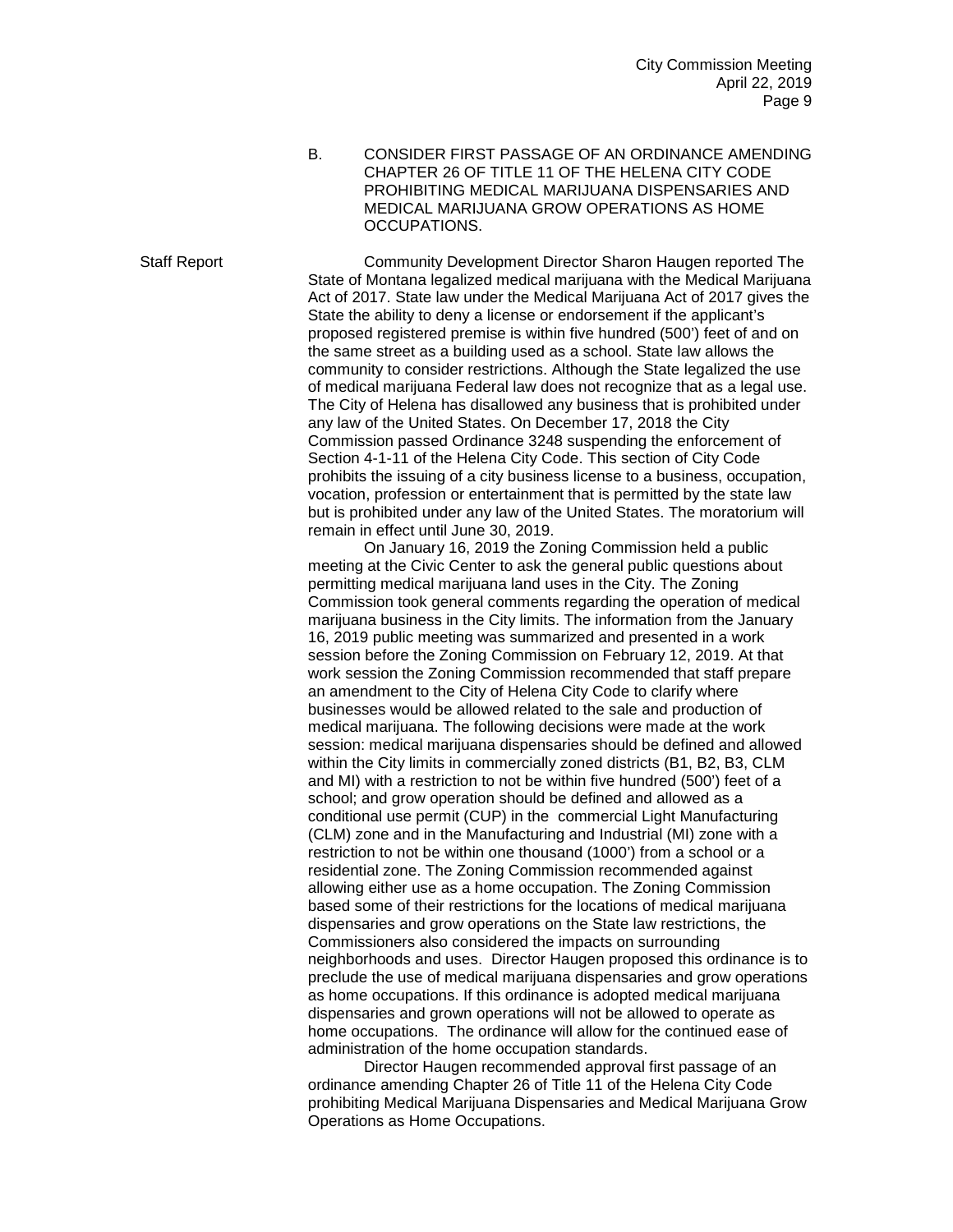| <b>Public Testimony</b> | Mayor Collins declared the public portion of the hearing open<br>and called for any public testimony.<br>There being no public testimony, Mayor Collins closed the public<br>portion of the hearing.                                                                                                                                                                                                                                                                                                                                                                                                                                                                                                                                                                                                                                                                                                                                                                                                                                                                                                                                                                                                                                                                                                                                                                                                                                                                                                                                                                                                                                                                                                                                                                                                                                                                                                                                                                                                                                                                                                                                                                                                                                                                                                                                                                                                                                                                                                                                    |
|-------------------------|-----------------------------------------------------------------------------------------------------------------------------------------------------------------------------------------------------------------------------------------------------------------------------------------------------------------------------------------------------------------------------------------------------------------------------------------------------------------------------------------------------------------------------------------------------------------------------------------------------------------------------------------------------------------------------------------------------------------------------------------------------------------------------------------------------------------------------------------------------------------------------------------------------------------------------------------------------------------------------------------------------------------------------------------------------------------------------------------------------------------------------------------------------------------------------------------------------------------------------------------------------------------------------------------------------------------------------------------------------------------------------------------------------------------------------------------------------------------------------------------------------------------------------------------------------------------------------------------------------------------------------------------------------------------------------------------------------------------------------------------------------------------------------------------------------------------------------------------------------------------------------------------------------------------------------------------------------------------------------------------------------------------------------------------------------------------------------------------------------------------------------------------------------------------------------------------------------------------------------------------------------------------------------------------------------------------------------------------------------------------------------------------------------------------------------------------------------------------------------------------------------------------------------------------|
| <b>Motion</b>           | <b>Commissioner Wicks moved to approve first passage of an</b><br>ordinance amending Chapter 26 of Title 11 of the Helena City Code<br>prohibiting Medical Marijuana Dispensaries and Medical Marijuana<br><b>Grow Operations as Home Occupations.</b> Commissioner Noonan<br>seconded the motion. Deputy Clerk Clayborn called a roll call vote, as<br>follows: Commissioner Wicks voted aye, Commissioner Noonan voted<br>aye, Commissioner O'Loughlin voted aye, and Mayor Collins voted aye.<br>The motion carried, 4-0. Ordinance 3255<br>C.<br>CONSIDER GRANTING A DEMOLITION PERMIT TO<br>DEMOLISH THE PROPERTY LOCATED AT 300 SOUTH<br>RODNEY.                                                                                                                                                                                                                                                                                                                                                                                                                                                                                                                                                                                                                                                                                                                                                                                                                                                                                                                                                                                                                                                                                                                                                                                                                                                                                                                                                                                                                                                                                                                                                                                                                                                                                                                                                                                                                                                                                  |
| <b>Staff Report</b>     | Community Development Director Sharon Haugen reported On<br>February 25, 2019, Matt Culpo submitted a Historic Building Demolition<br>application to the Heritage Preservation Office (HPO) and the<br>Community Development Department.<br>The HPO reviewed the application and requested revisions from<br>the applicant. Since one of the questions on the application requires<br>definite knowledge and documentation of the Historic District, the HPO<br>drafted that portion of the application on behalf of Mr. Culpo. Mr. Culpo<br>then resubmitted the application to the HPO, who deemed it complete by<br>historic preservation standards on February 28, 2019. Once that was<br>completed, the City considered the application complete on March 5,<br>2019.<br>In his application, Mr. Culpo stated that he had found significant<br>settling on the north and west walls of the building which have resulted in<br>cracks, degradation and bulging, and the settlement varies between six<br>to twelve inches. Inspections by other engineers also confirmed that fact.<br>On November 17, 2017, the Building Division inspected the<br>property after several incidents and complaints and found the property to<br>be uninhabitable. The estimated cost to rehabilitate the building,<br>according to the applicant, a professional engineer, is \$1,241,754. This<br>cost is \$468,257 more than the estimated value to construct three new<br>attached townhouses with tuck-under garages (2,250 square foot<br>footprint and total square footage of 6,750 square feet) on the site, which<br>the applicant indicates in the application, will cost \$773,497. The<br>applicant also stated in his application that the settlement existing<br>throughout the exterior could not be corrected to level and plumb, and<br>the cost of rehabilitation is economically infeasible for investment<br>purposes, in his opinion.<br>The applicant proposes to build three attached townhomes on<br>the site, as stated and shown in the application. For the new structure's<br>façade, the applicant has chosen an architectural style and building<br>materials that are compatible with adjacent buildings in the Historic<br>District, as suggested in the Design Guidelines for Helena's Historic<br>Neighborhoods" ("Design Guidelines"). In the HPO's opinion, the<br>applicant's proposed design would protect the Historic District's integrity<br>as discussed with the applicant at pre-application meetings. |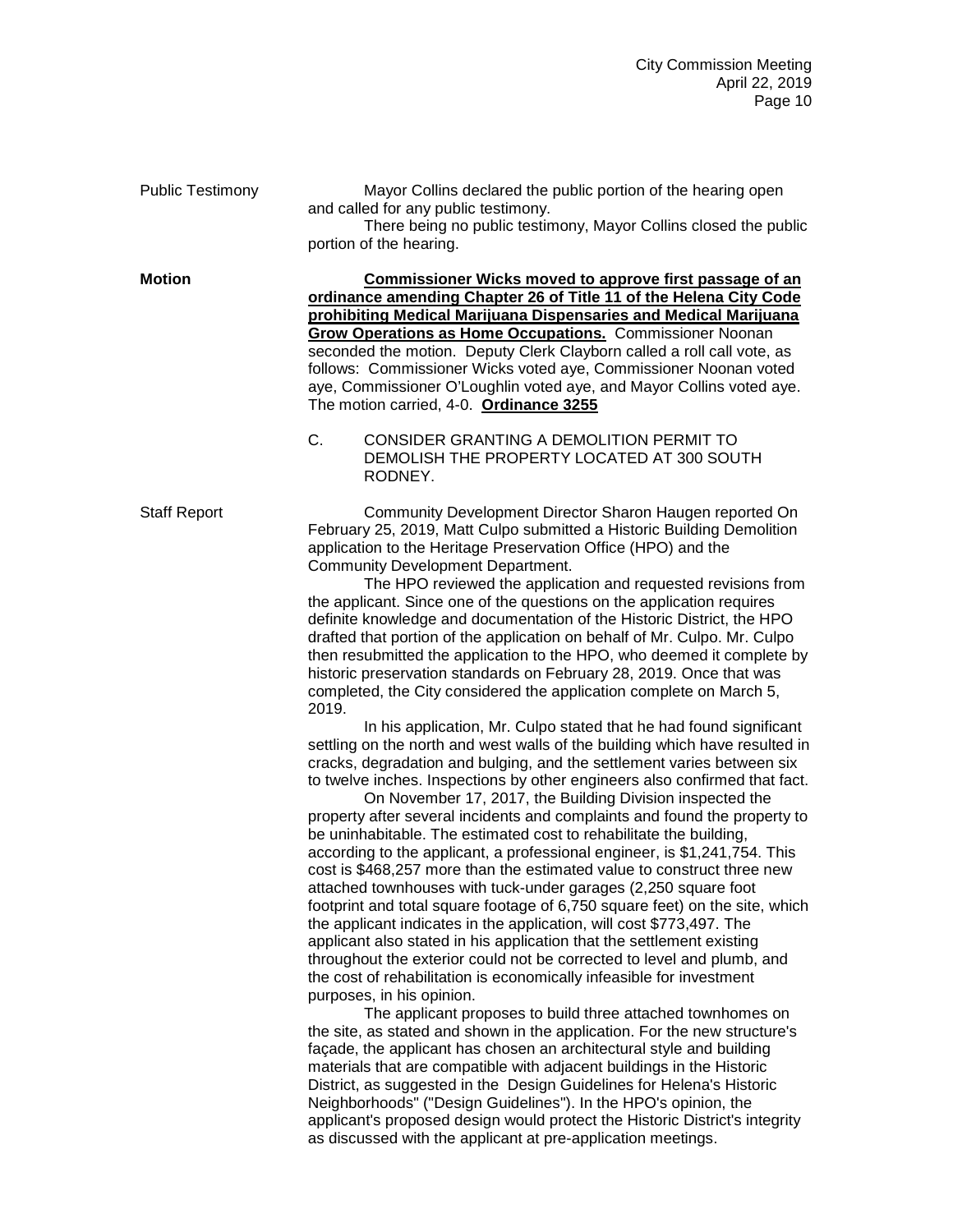|                                        | The HPO recommends approval of the 300-304 S. Rodney St.<br>Demolition Permit application for the following reasons: 1) significant<br>settlement, possibly caused by the 1935 earthquakes and lack of an<br>effective gutter and downspout system on the southwest corner of the<br>building resulting in significant settling of the building, 2) limited or no<br>maintenance over a period of many years has resulted in considerable<br>damage to the structure so that most elements must be replaced or<br>heavily repaired, and the cost to the owner of rehabilitating the structure<br>is significantly greater than the cost of new construction; and 3) the<br>applicant's proposed structure, if built as shown in the application, will<br>protect the Historic District's integrity. Director Haugen proposed the<br>objective of the action is to obtain approval for the demolition of the<br>structure located at 300 to 304 South Rodney. A building that is<br>generally considered unsafe will be removed from the lot and will be<br>replaced by a newer set of townhomes that will be designed to match the<br>historic character of the neighborhood. The new buildings, while<br>designed to match the historic nature of the district, will be more energy<br>efficient and built according to current code. |
|----------------------------------------|----------------------------------------------------------------------------------------------------------------------------------------------------------------------------------------------------------------------------------------------------------------------------------------------------------------------------------------------------------------------------------------------------------------------------------------------------------------------------------------------------------------------------------------------------------------------------------------------------------------------------------------------------------------------------------------------------------------------------------------------------------------------------------------------------------------------------------------------------------------------------------------------------------------------------------------------------------------------------------------------------------------------------------------------------------------------------------------------------------------------------------------------------------------------------------------------------------------------------------------------------------------------------------------------------------------------------------------|
| <b>Public Testimony</b>                | Mayor Collins declared the public portion of the hearing open<br>and called for any public testimony. Matt Culpo addressed the<br>Commission, as the applicant for the Demolition permit. He stated his<br>original intention was to rehab the property, but upon closer inspection<br>and research it was deemed not a feasible option. He asked for the<br>Commission to approve the demolition permit.                                                                                                                                                                                                                                                                                                                                                                                                                                                                                                                                                                                                                                                                                                                                                                                                                                                                                                                              |
| <b>Motion</b>                          | <b>Commissioner Noonan moved to approve a Historic</b><br>Building Demolition permit for the property located at 300-304<br>South Rodney Avenue. Commissioner Wicks seconded the motion.                                                                                                                                                                                                                                                                                                                                                                                                                                                                                                                                                                                                                                                                                                                                                                                                                                                                                                                                                                                                                                                                                                                                               |
| <b>Discussion</b>                      | Commissioner O'Loughlin stated the informational packet<br>provided by City Staff was very helpful, and asked what the criteria were<br>for the demolition of a historic property. Director Haugen stated there<br>are very little criteria, but it was outlined in Title 3 Chapter 15. Director<br>Haugen stated the intention was to develop more defined criteria in the<br>coming year, working with the Historic Preservation office and the<br>Heritage Tourism Council, for these types of demolition permits.<br>Commissioner Noonan noted the significance of the passing of<br>piece of historic property.<br>Commissioner Wicks commended the plans and the efforts<br>taking place to build structures in accordance with the historic nature of<br>the original property and the district.                                                                                                                                                                                                                                                                                                                                                                                                                                                                                                                                |
| <b>Vote</b>                            | Deputy Clerk Clayborn called a roll call vote, as follows:<br>Commissioner Wicks voted aye, Commissioner Noonan voted aye,<br>Commissioner O'Loughlin voted aye, and Mayor Collins voted aye.<br>The motion carried, 4-0.                                                                                                                                                                                                                                                                                                                                                                                                                                                                                                                                                                                                                                                                                                                                                                                                                                                                                                                                                                                                                                                                                                              |
| <b>Public</b><br><b>Communications</b> | PUBLIC COMMUNICATIONS<br>No communications.                                                                                                                                                                                                                                                                                                                                                                                                                                                                                                                                                                                                                                                                                                                                                                                                                                                                                                                                                                                                                                                                                                                                                                                                                                                                                            |
| <b>Adjournment</b>                     | There being no further business to come before the City<br>Commission, the meeting was adjourned at 6:54 p.m.                                                                                                                                                                                                                                                                                                                                                                                                                                                                                                                                                                                                                                                                                                                                                                                                                                                                                                                                                                                                                                                                                                                                                                                                                          |